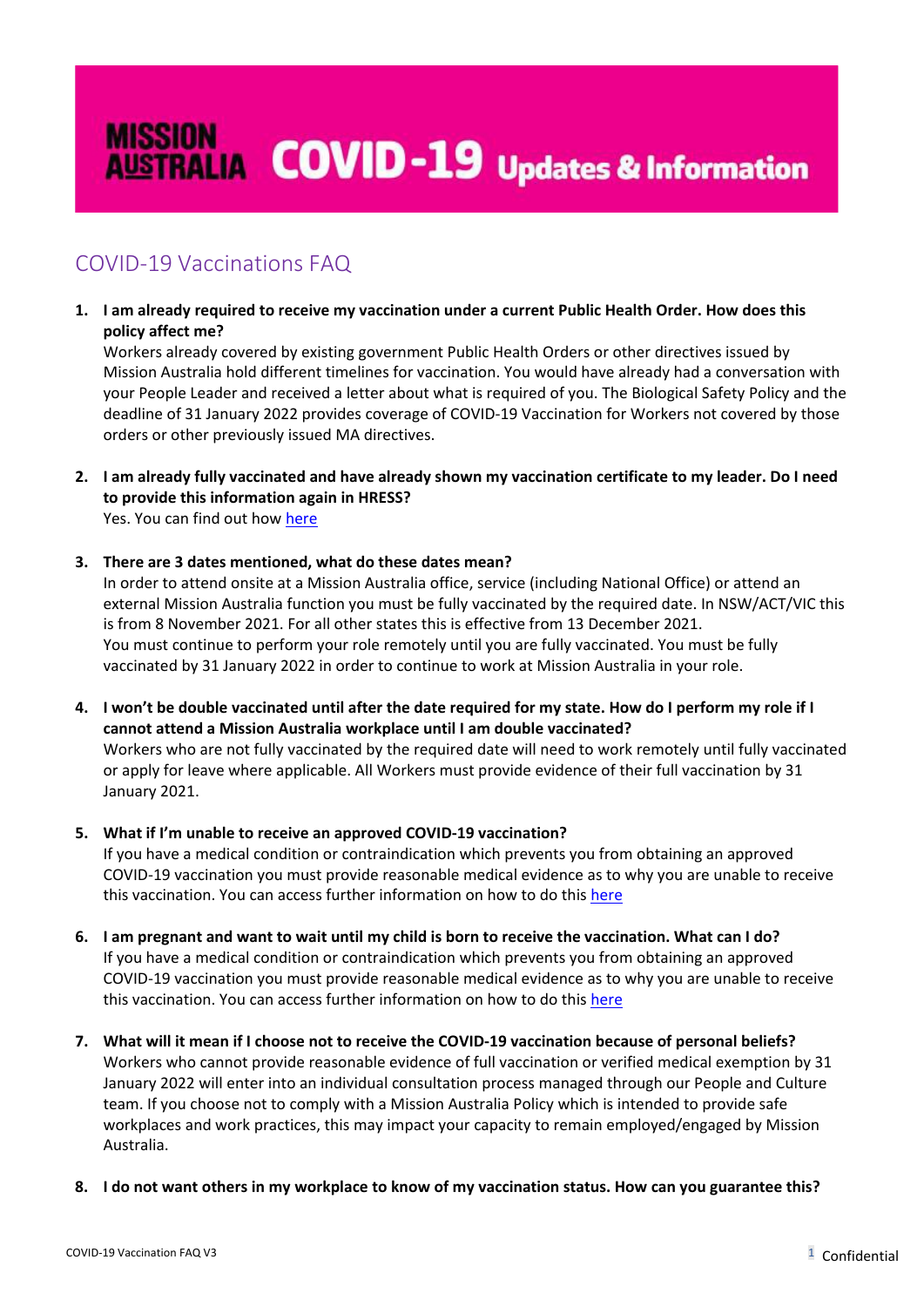Others in the workplace may assume your status due to the Biological Safety Policy requirements; requiring all workers to be fully vaccinated or provide reasonable evidence of a medical exemption or contraindication in order to attend a Mission Australia workplace. However, to protect your privacy specific details of vaccination status will be kept securely on HRESS and will only be accessible by staff who need this information as part of managing your employment.

#### **9. Will my vaccination status be shared?**

Mission Australia will only share your COVID-19 vaccination status with relevant people within Mission Australia who need to know as part of managing your employment relationship with Mission Australia. We may also need to share your vaccination status with third parties including courts, tribunal or other third parties if required by law or with our funders if required under our funding contracts. We will let you know if your vaccination status is shared with any third party.

#### **10. Will my details be secure?**

The P&C team has created a new form in [HR Employee Self Service \(HR ESS\)](https://hress.missionaustralia.com.au/hr21_Prod_V5/#/self-service/?identity=home) called "My COVID-19 Vaccination Record". This form will enable you to enter details of your vaccination status including exemptions on medical grounds and requires people leaders to validate the information entered.

More information on how to complete these forms and validate them are available [here.](https://missionaustralia.sharepoint.com/sites/hr/Forms%20and%20templates/Forms/AllItems.aspx?id=%2Fsites%2Fhr%2FForms%20and%20templates%2FHow%20To%20Enter%5FValidate%20Vaccination%20Record%5FHRESS%2Epdf&parent=%2Fsites%2Fhr%2FForms%20and%20templates) Under the Privacy Act 1988 (Cth) your vaccination status is considered sensitive information. You can read more on how Mission Australia will manage the collection, storage and use of your COVID-19 vaccination status [here.](https://missionaustralia.sharepoint.com/sites/my-mission/SiteAssets/Forms/AllItems.aspx?id=%2Fsites%2Fmy%2Dmission%2FSiteAssets%2FSitePages%2FInformation%2D%2D%2DUpdates%2D%2D%2DCoronavirus%2FVaccination%2DStatus%2DCollection%2DNotice%2D%2D%2DMA%2Dmandated%5FFINAL%2Epdf&parent=%2Fsites%2Fmy%2Dmission%2FSiteAssets%2FSitePages%2FInformation%2D%2D%2DUpdates%2D%2D%2DCoronavirus)

# **Why does Mission Australia need to collect my vaccination status?**

Knowing your vaccination status will assist Mission Australia in:

- Complying with relevant Public Health Orders;
- Complying with record keeping requirements in relation to Workplace Health and Safety;
- Preventing and managing the transmission of COVID-19 in the workplace;
- Managing health and safety risks in high-risk and high exposure environments; and
- Providing reassurance to other Workers that the risk to them of being exposed to or transmitting COVID-19 is minimised.

By providing your vaccination status to Mission Australia, you are taken to have consented to Mission Australia collecting this information from you. However, you may withdraw your consent to the collection of this information at any time.

#### **11. How can I amend my personal information and where do I find further information about how Mission Australia handles my personal information?**

Please refer t[o Mission Australia Enterprise Privacy Policy](https://missionaustralia.sharepoint.com/sites/legal/Privacy/Mission%20Australia%20Enterprise%20Privacy%20Policy.pdf) on Mission Australia's intranet or email [privacy@missionaustralia.com.au](mailto:privacy@missionaustralia.com.au) for further information regarding the handling or amending of your personal information.

# **12. Do I Receive a proof of vaccination after I receive my vaccination?**

When you get the COVID-19 vaccination it will be recorded in your immunisation history.

There are 2 ways to show proof of your vaccinations:

- Your COVID-19 digital certificate which shows proof of only your COVID-19 vaccinations that you can add to a digital wallet.
- Your immunisation history statement which lists your COVID-19 vaccinations and all other vaccinations.

If you can't get proof online, your vaccination provider can print your immunisation history statement or COVID-19 digital certificate for you. You can also call the Australian Immunisation Register on 1800 653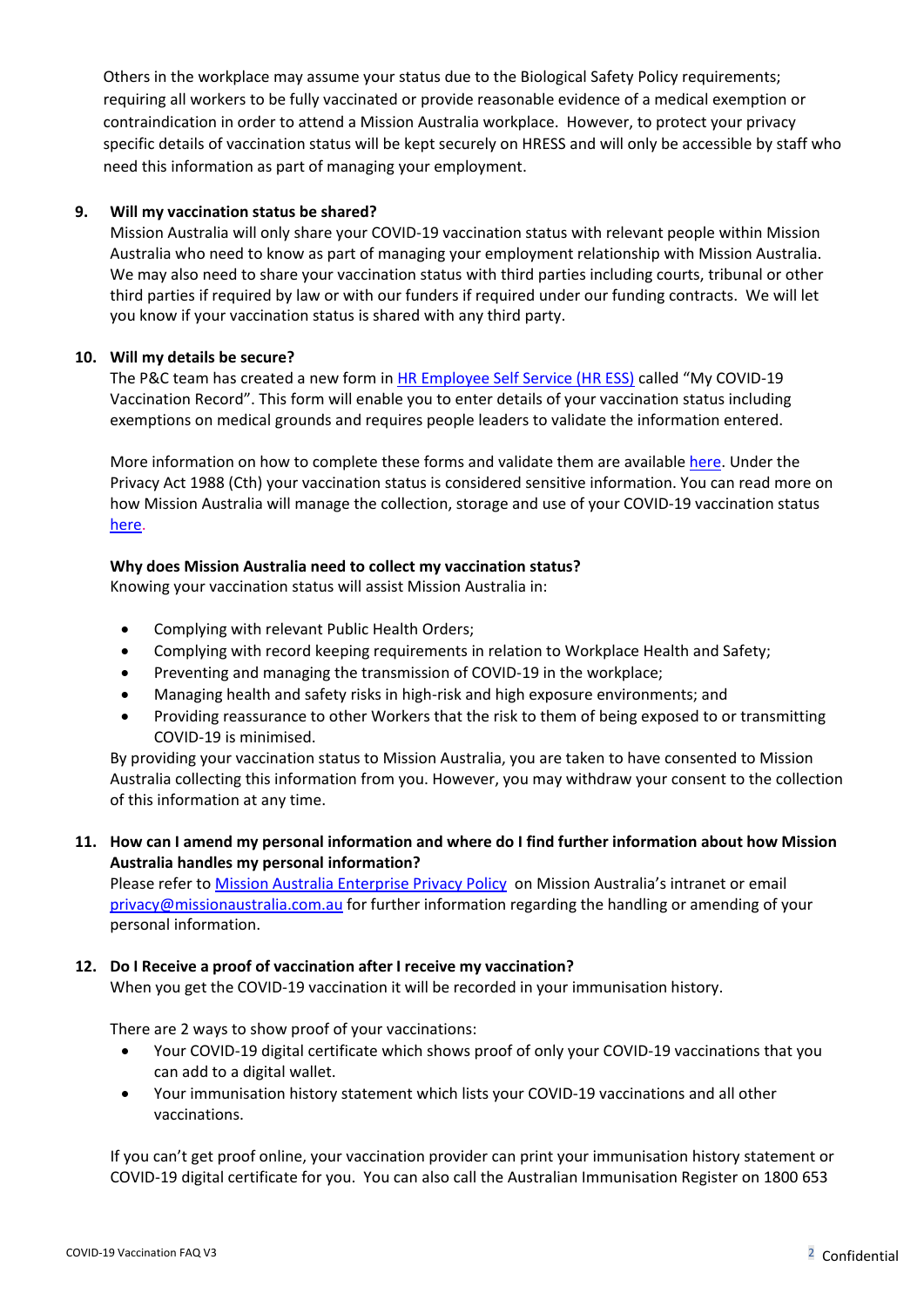809 (8am to 5pm, Monday to Friday) and ask for your statement or certificate to be posted to you. It can take up to 14 days for your statement or certificate to arrive in the post.

### **13. I have questions about the COVID-19 vaccination. Where can I go to find more information?** Speak with your local health practitioner.

You can also download the "Questions about vaccination" resource from the Federal Government <https://www.health.gov.au/resources/publications/questions-about-vaccination> or you can order this resource by contacting National Mailing and Marketing:

- Email [health@nationalmailing.com.au](mailto:health@nationalmailing.com.au)
- Phone 02 6269 1080

The Therapeutic Goods Administration (TGA) also have support resources available <https://www.tga.gov.au/>

#### **14. Where to go to get vaccinated**

| <b>State</b> | <b>Information</b>                                                                                                                                                                                                                                                                                                                                                                                                                                                                                                                                                      |
|--------------|-------------------------------------------------------------------------------------------------------------------------------------------------------------------------------------------------------------------------------------------------------------------------------------------------------------------------------------------------------------------------------------------------------------------------------------------------------------------------------------------------------------------------------------------------------------------------|
| <b>NSW</b>   | In NSW, Service NSW https://www.service.nsw.gov.au/transaction/book-covid-vaccination and other local<br>health authorities will direct people back to the eligibility checker, from where it's possible to book nearby clinics<br>that have appointments available.                                                                                                                                                                                                                                                                                                    |
|              | For residents in Sydney, try booking directly with the vaccination hub at Sydney Olympic Park<br>https://vaccination.slhd.nsw.gov.au/vc/SydneyOlympicPark/2. There are also vaccination centres in Sydney CBD,<br>Belmont Lake Macquarie (inside an old Bunnings), Macquarie Fields and Wollongong. They don't accept walk-ins,<br>and you can book them through the vaccine eligibility checker on https://covid-<br>vaccine.healthdirect.gov.au/eligibility?lang=en or via https://www.sonicvaccinations.com.au/locations/sydney-<br>cbd/ with the Sydney CBD clinic. |
|              | Pop-up vaccination clinics are being held in hotspots to provide approved COVID-19 vaccinations to over 18s.<br>Visit www.facebook.com/SydneyLHD for information on pop-up clinics that are upcoming. Walk-in clinics are<br>also available in high-priority areas of the city https://www.nsw.gov.au/covid-19/health-and-wellbeing/covid-19-<br>vaccination-nsw/astrazeneca-18-years-and-over                                                                                                                                                                          |
|              | If you or your employees are finding multiple booking websites confusing, have a look at the<br>website developed by a Sydney software engineer, covidqueue.com, which amalgamates appointments from<br>various websites and 'dings' when an appointment comes up.                                                                                                                                                                                                                                                                                                      |
|              | Meanwhile, try HotDoc https://www.hotdoc.com.au/search for a GP or community pharmacies which are<br>offering available approved COVID-19 vaccinations across the state you can book here<br>https://www.findapharmacy.com.au/our-services/vaccination-services-covid-19                                                                                                                                                                                                                                                                                                |
| <b>QLD</b>   | You can find a list of vaccine hubs on https://www.qld.gov.au/health/conditions/health-alerts/coronavirus-<br>covid-19/protect-yourself-others/covid-19-vaccine/book/vaccination-locations - these include hospitals and<br>community-based centres on locations like showgrounds. All require booking in advance.<br>You can register or book online https://www.vaccinebookings.health.qld.gov.au/or go through the federal<br>government's vaccine eligibility checker https://www.health.gov.au/resources/apps-and-tools/covid-19-<br>vaccine-eligibility-checker.  |
|              | You can make a booking at the Brisbane Exhibition Centre, with bookings directed back to its central site<br>https://www.bcec.com.au/vaccination-centre/. Also try HotDoc https://www.hotdoc.com.au/search for a<br>COVID-19 vaccination through a GP.                                                                                                                                                                                                                                                                                                                  |
| VIC          | In Victoria a list of these vaccination centres is available on https://www.coronavirus.vic.gov.au/vaccination-<br>centres. Some require a booking, while others accept walk-ins - see this<br>list https://www.coronavirus.vic.gov.au/vaccination-centres#the-following-centres-are-accepting-walk-ins of the<br>ones that do. Melbourne is also home to Australia's first drive-through hub in Melton, but you do have to book<br>first through https://www.coronavirus.vic.gov.au/book-your-vaccine-appointment                                                      |